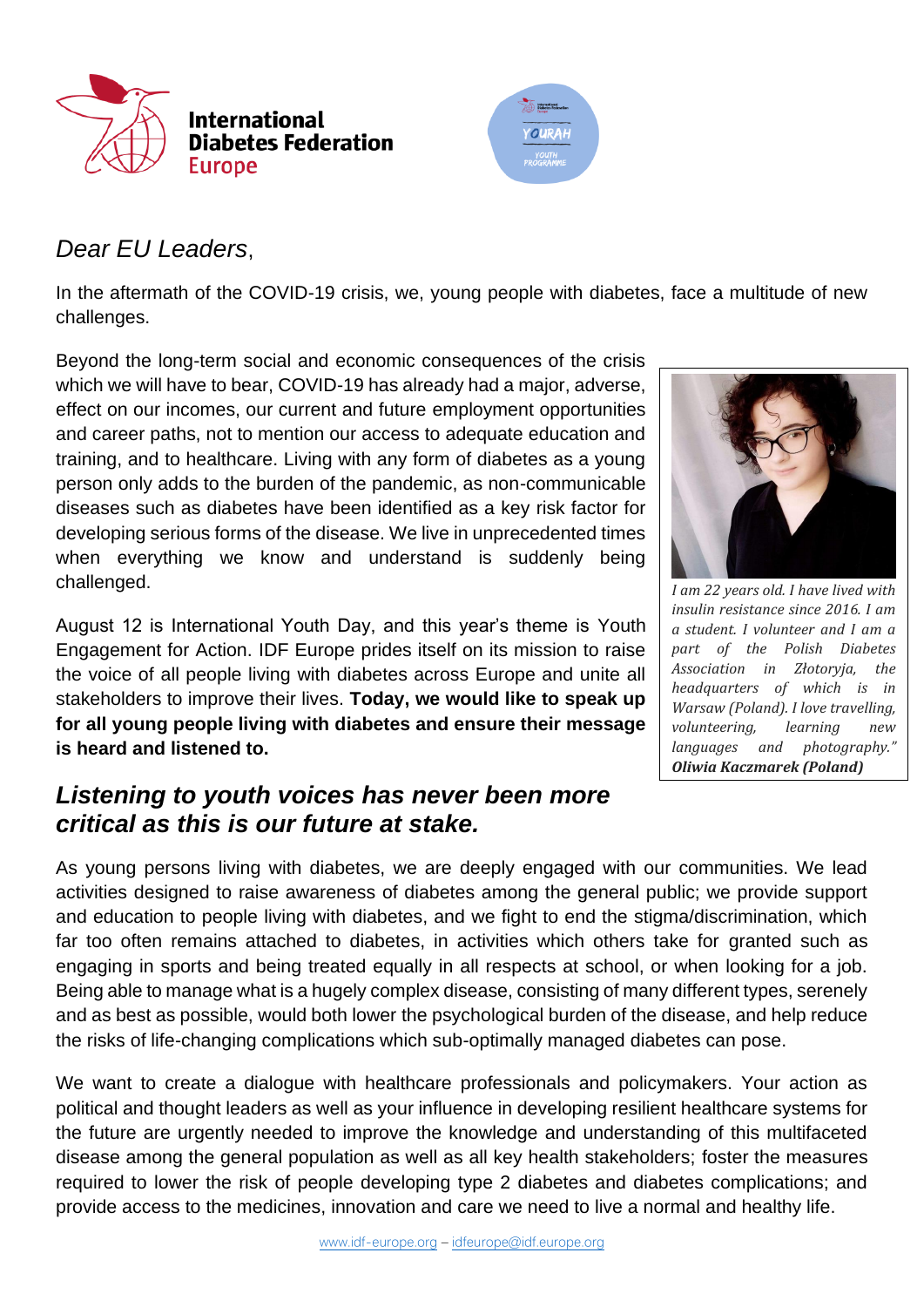**Young people have shown the impact they can have by making their voices heard. Will you listen to our calls, step up and take action?**



*"I am 24 years old and I have been living with diabetes since 1999. I'm born in Ghent, Belgium. In the same city, I went to university and graduated as a Master of Science in Civil Engineering. Besides my interest in engineering, I'm active as a youth advocate at the local level in the Flemish Diabetes Federation (Diabetes Liga). Currently, I'm attending the Youth Leadership Lab of IDF Europe. Furthermore, I'm passionate about sports, music and cultural events. » Melissa De Volder (Belgium)*

## *Let 2020 be the beginning of a new set of priorities in health for a more equal and fairer Europe*

In 2019, 31,100 children were diagnosed with type 1 diabetes in Europe. The same year, 9% of the European population was diagnosed with type 2 diabetes, and this number is increasing every year. Improving prevention and support, developing more community-based and primary care, and fostering the adoption of new digital tools and new care models is essential to build more resilient and inclusive healthcare systems. Facilitating equal access to all required treatments, including novel therapies and new technologies, is also a necessary part of the equation towards a fairer and healthier society.

Your goals as European leaders are not different from ours as young people living with diabetes. We are ready to commit to a more resilient and fairer Europe. Only with your help, vision,

and collaboration, coupled with more meaningful engagement between young

people and decision-makers, will we be able to make a real difference. In the aftermath of a crisis, which will have a deep and long-lasting impact across our societies, this is even more important.

**As young people with diabetes, represented by the International Diabetes Federation Europe Region, we ask you to guarantee a more youth-friendly European Union by increasing the dialogue between us**.

**We also demand that** you **make diabetes a priority** for action in your region/country; **table a debate at the European Parliament**  on health challenges posed for diabetes; and **act decisively to develop policies** which:

- Provide added support to all people living with diabetes
- Improve, affordable access to all required medicines, technologies, and care to improve the quality of life of PwD
- Step up awareness-raising and education campaigns to combat stigma and discrimination
- Support the move towards increased digitalisation and reorganisation of healthcare systems



*"" I am 25 and I have been living with type 1 diabetes since 2000. I am from Belgrade, Serbia. I was a professional swimmer and have a BA in Sociology and an MA in Sociology and Social Anthropology from Central European University. The topic of my MA thesis is: Stigma, Self-stigma and Resistance: Life stories of people with type 1 diabetes in Belgrade, which I defended with honors. I am a European Young Leader in Diabetes and a World Leader Trainee. I am an activist in the organisation for battling against diabetes in Belgrade (Plavi krug) and the Diabetes Association of Serbia. I am interested in Sociology of Health, gender equality, feminism and sustainability, among others." Jelisaveta Fotic (Serbia)*